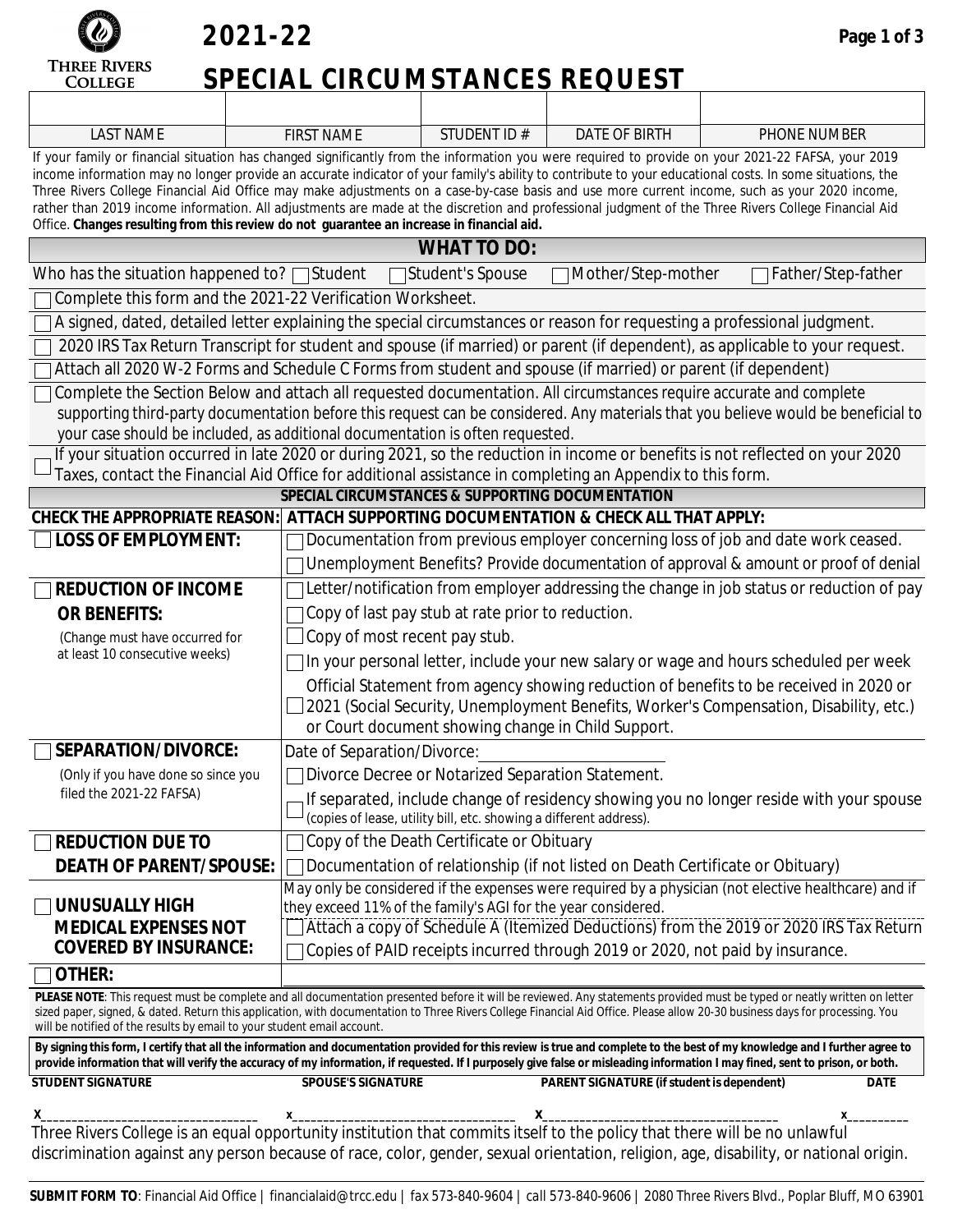

### **2021-22**

### **SPECIAL CIRCUMSTANCES REQUEST - VERIFICATION**

Submit to the Financial Aid Office in-person, at your campus, or via the email, fax, or mailing address listed at the bottom of this page within 30 days after notification. If more space is needed for any line item on this form, provide a separate page that includes the student's name and ID number at the top.

#### **SECTION 1 -- NUMBER OF HOUSEHOLD MEMBERS & STUDENT STATUS**

**INSTRUCTIONS FOR** *DEPENDENT* **STUDENTS: <-----------(or)----------->**

- List below the people in the parent's household. Include:
- § The *student* & *parents* (including a *stepparent*) even if the student doesn't live with the parents. (for who is considered a parent, see instructions)
- § The *parent's other children* if the parents will provide more than half of their support from July 1, 2021, through June 30, 2022, or if they would be required to provide parental information if they were completing a 2021-2022 FAFSA. Include children who meet either of these standards even if the children do not live with the parents.
- **Other people** if they now live with the parents and the parents provide more than half of the other people's support and will continue to provide more than half of their support between July 1, 2021 through June 30, 2022.
- **INSTRUCTIONS FOR** *INDEPENDENT* **STUDENTS:**
- List below the people in the student's household. Include:
- § The *student* & if the student is married, the *student's spouse*.
- § The *student's or spouse's children* if the student or spouse will provide more than half of the children's support from July 1, 2021, through June 30, 2022, even if the child does not live with the student.
- **§** Other people if they now live with the student and the student or spouse provides more than half of the other person's support and will continue to provide more than half of that person's support through June 30, 2022.

| <b>FIRST NAME</b>                                                                                                                     |                                                                                                                                                                                                                                                     | M.I. | <b>LAST NAME</b>                                                                                                                                                                           | <b>AGE</b>                                                                                                                                                                    |  | <b>RELATIONSHIP</b> |  | Will be enrolled at least Half<br>Time in College? (Yes or No)* |                                       |                                            |                               | <b>COLLEGE NAME</b><br>(if applicable) |                                       |
|---------------------------------------------------------------------------------------------------------------------------------------|-----------------------------------------------------------------------------------------------------------------------------------------------------------------------------------------------------------------------------------------------------|------|--------------------------------------------------------------------------------------------------------------------------------------------------------------------------------------------|-------------------------------------------------------------------------------------------------------------------------------------------------------------------------------|--|---------------------|--|-----------------------------------------------------------------|---------------------------------------|--------------------------------------------|-------------------------------|----------------------------------------|---------------------------------------|
|                                                                                                                                       |                                                                                                                                                                                                                                                     |      |                                                                                                                                                                                            |                                                                                                                                                                               |  |                     |  |                                                                 |                                       |                                            |                               |                                        |                                       |
|                                                                                                                                       |                                                                                                                                                                                                                                                     |      |                                                                                                                                                                                            |                                                                                                                                                                               |  |                     |  |                                                                 |                                       |                                            |                               |                                        |                                       |
|                                                                                                                                       |                                                                                                                                                                                                                                                     |      |                                                                                                                                                                                            |                                                                                                                                                                               |  |                     |  |                                                                 |                                       |                                            |                               |                                        |                                       |
|                                                                                                                                       |                                                                                                                                                                                                                                                     |      |                                                                                                                                                                                            |                                                                                                                                                                               |  |                     |  |                                                                 |                                       |                                            |                               |                                        |                                       |
|                                                                                                                                       |                                                                                                                                                                                                                                                     |      |                                                                                                                                                                                            |                                                                                                                                                                               |  |                     |  |                                                                 |                                       |                                            |                               |                                        |                                       |
|                                                                                                                                       |                                                                                                                                                                                                                                                     |      |                                                                                                                                                                                            |                                                                                                                                                                               |  |                     |  |                                                                 |                                       |                                            |                               |                                        |                                       |
|                                                                                                                                       |                                                                                                                                                                                                                                                     |      | *Are or will be attending an eligible post-secondary educational institution as at least a half-time student in the 2021-22 award year in a program that leads to a degree or certificate. |                                                                                                                                                                               |  |                     |  |                                                                 |                                       |                                            |                               |                                        |                                       |
| SECTION 2 -- TAXES (Complete ONE "Option" EACH for student and for spouse [if married], and/or for parent[s] if student is dependent) |                                                                                                                                                                                                                                                     |      |                                                                                                                                                                                            |                                                                                                                                                                               |  |                     |  |                                                                 |                                       |                                            |                               |                                        |                                       |
|                                                                                                                                       | <b>SPOUSE</b><br><b>STUDENT</b><br>I FILED A 2019 IRS TAX RETURN WITH THE IRS AND HAVE<br>(if married)                                                                                                                                              |      |                                                                                                                                                                                            |                                                                                                                                                                               |  |                     |  | PARENT <sub>1</sub><br>(if dependent)                           | PARENT <sub>2</sub><br>(if dependent) |                                            |                               |                                        |                                       |
| Option 1                                                                                                                              | SUBMITTED A 2019 IRS TAX RETURN TO THE FINANCIAL AID OFFICE                                                                                                                                                                                         |      |                                                                                                                                                                                            |                                                                                                                                                                               |  |                     |  |                                                                 |                                       |                                            |                               |                                        |                                       |
| Option 2                                                                                                                              | USED THE IRS DATA RETRIEVAL TOOL (DRT) to "link" taxes into the FAFSA                                                                                                                                                                               |      |                                                                                                                                                                                            |                                                                                                                                                                               |  |                     |  |                                                                 |                                       |                                            |                               |                                        |                                       |
|                                                                                                                                       | LIST THE DATE YOU USED THE TOOL                                                                                                                                                                                                                     |      |                                                                                                                                                                                            |                                                                                                                                                                               |  |                     |  |                                                                 |                                       |                                            |                               |                                        |                                       |
|                                                                                                                                       | I WILL NOT FILE & AM NOT REQ'D TO FILE A 2019 INCOME TAX RETURN WITH THE IRS<br>(MUST PROVIDE 2019 IRS VERIFICATION OF NON FILER LETTER FOR OPTIONS 3 AND 4)                                                                                        |      |                                                                                                                                                                                            |                                                                                                                                                                               |  |                     |  |                                                                 |                                       | <b>STUDENT</b>                             | <b>SPOUSE</b><br>(if married) | <b>PARENT1</b><br>(if dependent)       | PARENT <sub>2</sub><br>(if dependent) |
| Option 3                                                                                                                              |                                                                                                                                                                                                                                                     |      |                                                                                                                                                                                            | WAS NOTEMPLOYED and had no income earned from work in 2019 (check box to right) Parent (s) and<br>independent students MUST SUBMIT 2019 IRS VERIFICATION OF NON FILER LETTER. |  |                     |  |                                                                 |                                       |                                            |                               |                                        |                                       |
| Option 4                                                                                                                              | WAS EMPLOYED in 2019. (Check boxes to right & complete section below) Parent(s) and independent<br>students MUST SUBMIT 2019 IRS VERIFICATION OF NON FILER LETTER. Dependent students must list all<br>sources of their 2019 income below.          |      |                                                                                                                                                                                            |                                                                                                                                                                               |  |                     |  |                                                                 |                                       |                                            |                               |                                        |                                       |
|                                                                                                                                       |                                                                                                                                                                                                                                                     |      | I have listed below the names of all employers & the amount earned from each in 2019.                                                                                                      |                                                                                                                                                                               |  |                     |  |                                                                 |                                       |                                            |                               |                                        |                                       |
|                                                                                                                                       |                                                                                                                                                                                                                                                     |      | I have provided & attached copies of all 2019 RS W-2 forms issued to me by employers                                                                                                       |                                                                                                                                                                               |  |                     |  |                                                                 |                                       |                                            |                               |                                        |                                       |
|                                                                                                                                       | STUDENT/SPOUSE 2019 INCOME FROM WORK<br>PARENT(S) 2019 INCOME FROM WORK<br>Attached<br>List every employer, even if the employer didn't issue an IRS W-2 form.<br>$W-2?$<br>List every employer, even if the employer didn't issue an IRS W-2 form. |      |                                                                                                                                                                                            |                                                                                                                                                                               |  |                     |  |                                                                 | Attached<br>$W-2?$                    |                                            |                               |                                        |                                       |
|                                                                                                                                       | Source:                                                                                                                                                                                                                                             |      |                                                                                                                                                                                            |                                                                                                                                                                               |  |                     |  | Source:                                                         |                                       |                                            |                               | \$                                     |                                       |
|                                                                                                                                       | Source:                                                                                                                                                                                                                                             |      |                                                                                                                                                                                            | \$                                                                                                                                                                            |  |                     |  | Source:                                                         |                                       |                                            |                               | \$                                     |                                       |
|                                                                                                                                       | Source:                                                                                                                                                                                                                                             |      |                                                                                                                                                                                            |                                                                                                                                                                               |  |                     |  | Source:                                                         |                                       |                                            |                               |                                        |                                       |
|                                                                                                                                       |                                                                                                                                                                                                                                                     |      | Total Amount of Income Earned from Work \$                                                                                                                                                 |                                                                                                                                                                               |  |                     |  |                                                                 |                                       | Total Amount of Income Earned from Work \$ |                               |                                        |                                       |
| <b>EACH PERSON SIGNING</b><br>CERTIFIES THAT ALL OF THE<br><b>INFORMATION REPORTED</b>                                                |                                                                                                                                                                                                                                                     |      |                                                                                                                                                                                            |                                                                                                                                                                               |  |                     |  |                                                                 |                                       |                                            |                               |                                        |                                       |

 **INFORMATION REPORTED IS COMPLETE & CORRECT**

\_\_\_\_ DATE

 $\overline{DATE}$ 

Warning: If you purposely give false or misleading information you may be fined, be sentenced to prison, or both.

X\_\_\_\_\_\_\_\_\_\_\_\_\_\_\_\_\_\_\_\_ PARENT SIGNATURE *if a dependent student*

STUDENT SIGNATURE

Three Rivers College is an equal opportunity institution that commits itself to the policy that there will be no unlawful discrimination against any person because of race, color, gender, sexual orientation, religion, age, disability, or national origin.